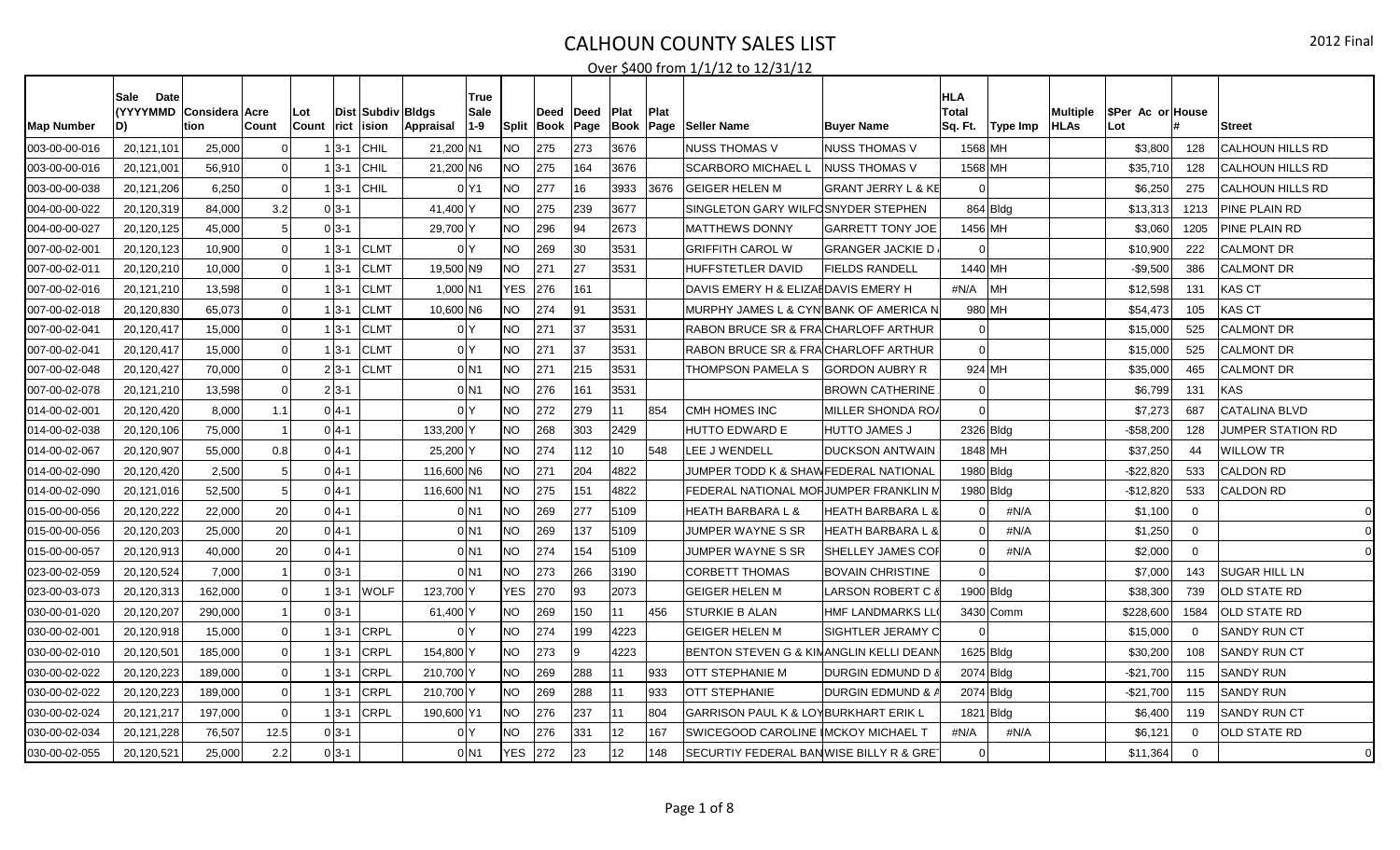| <b>Map Number</b> | Date<br>Sale<br>D) | (YYYYMMD Considera Acre<br>ltion. | ∣Count         | Lot<br><b>Count</b> | rict lision            | Dist   Subdiv   Bldgs<br>Appraisal | True<br>Sale<br>$1 - 9$       | <b>Split</b> | Deed<br>Book | ∣Deed<br>Page | Plat<br>Book | Plat<br>Page | <b>Seller Name</b>                        | <b>Buyer Name</b>           | <b>HLA</b><br><b>Total</b><br>Sq. Ft. | Type Imp        | Multiple<br><b>HLAs</b> | SPer Ac or House<br>Lot |             | <b>Street</b>            |
|-------------------|--------------------|-----------------------------------|----------------|---------------------|------------------------|------------------------------------|-------------------------------|--------------|--------------|---------------|--------------|--------------|-------------------------------------------|-----------------------------|---------------------------------------|-----------------|-------------------------|-------------------------|-------------|--------------------------|
| 032-00-02-033     | 20,120,822         | 80,000                            | 17.7           | $0 3-1 $            |                        | 19,000 Y                           |                               | <b>YES</b>   | 273          | 318           | 5012         |              | ASHE DR WILLIAM SHEClFOGLE LEON O JR &    |                             |                                       | 754 Bldg        |                         | \$3,446                 | 9197        | <b>COLUMBIA</b>          |
| 035-00-00-017     | 20,120,619         | 22.143                            | $\Omega$       | $1 4-1 $            | LVAL                   |                                    | 0 <sup>Y</sup>                | <b>NO</b>    | 272          | 309           | 3474         |              | STURKIE BRICE & JAMES WHITENER MARY W     |                             |                                       |                 |                         | \$22,143                | 211         | PRECIOUS CT              |
| 035-00-00-032     | 20,120,830         | 125,000                           | 3.8            | $0 4-1$             |                        | 105,800 Y                          |                               | <b>NO</b>    | 274          | 46            | 12           | 110          | <b>HAYDEN MARVIN</b>                      | <b>SMITH JUDSON P</b>       | 2434 Bldg                             |                 |                         | \$5,053                 | 1230        | CENTER HILL RD           |
| 036-00-00-002     | 20,120,130         | 5,300                             | $\overline{2}$ | $0 4-1 $            |                        |                                    | $0$ <sub>N1</sub>             | <b>NO</b>    | 269          | 73            |              |              | <b>R&amp;O ENTERPRISES</b>                | <b>WILLIAMS HARVEY A</b>    | #N/A                                  | #N/A            |                         | \$2,650                 | $\Omega$    |                          |
| 037-00-00-038     | 20,120,422         | 19,372                            | -ol            |                     | SPHL<br>$ 4-1 $        |                                    | $0$ N1                        | YES.         | 271          | 157           | 3590         |              | BROWN PHILLIP ET AL                       | <b>ENGLISH ROOSEVEL</b>     |                                       |                 |                         | \$19,372                | $\Omega$    | DEARBORN RD              |
| 037-00-00-039     | 20,120,422         | 19,372                            | - Ol           |                     | <b>SPHL</b><br>l4-1    |                                    | $0$ <sub>N1</sub>             | <b>YES</b>   | 271          | 157           | 3590         |              | <b>BROWN PHILLIP ET AL</b>                | <b>ENGLISH ROOSEVEL</b>     |                                       |                 |                         | \$19,372                | $\Omega$    | <b>DEARBORN RD</b>       |
| 039-00-00-007     | 20,121,214         | 625,379                           | 205            | $0 4-1$             |                        |                                    | $0$ N1                        | <b>YES</b>   | 276          | 197           | 5253         |              | <b>STURKIE DANIEL O</b>                   | <b>GAME ON FARMS LLO</b>    | #N/A                                  | #N/A            |                         | \$3,051                 | $\mathbf 0$ | <b>BULL SWAMP RD</b>     |
| 039-00-00-027     | 20,121,214         | 625,379                           | 3.6            | $0 4-1 $            |                        |                                    | $0$ <sub>N1</sub>             | <b>YES</b>   | 276          | 197           | 5253         |              | <b>STURKIE JAMES</b>                      | <b>STURKIE JAMES</b>        |                                       |                 |                         | \$173,716               | $\Omega$    | $\mathbf 0$              |
| 040-00-00-004     | 20,121,012         | 124,800                           | 52             | $0 4-1 $            |                        |                                    | 0 <sup>N</sup>                | <b>NO</b>    | 275          | 98            | 3777         | -lB          | THOMAS CHARLES DEW AROBINSON THOMAS       |                             | #N/A                                  | #N/A            |                         | \$2,400                 | $\mathbf 0$ | AZ RD                    |
| 040-00-00-026     | 20,121,116         | 7,810                             | 9.4            | $0 4-1 $            |                        |                                    | $0$ <sub>N1</sub>             | NO.          | 275          | 330           |              |              | SAYLOR JUNE R                             | SAYLOR JUNE R TRU           | #N/A                                  | #N/A            |                         | \$831                   | $\Omega$    | <b>BOTTLEBRUSH RD</b>    |
| 040-00-00-029     | 20,121,116         | 7,810                             | 7.81           | $0 4-1 $            |                        |                                    | $0$ <sub>N1</sub>             | <b>NO</b>    | 275          | 330           | 5235         |              | SAYLOR REGINALD O                         | <b>BALDWIN BRYAN C</b>      |                                       |                 |                         | \$1,000                 | $\Omega$    | <b>BOTTLEBRUSH</b>       |
| 042-00-00-003     | 20,120,530         | 7,101                             | 25.4           | $0 4-1 $            |                        |                                    | $0$ N1                        | <b>NO</b>    | 273          | 14            | $9 - 48$     |              | ORGBINATURE LIKE CERAMICS FURTICK R BRUCE |                             | #N/A                                  | #N/A            |                         | \$280                   | $\Omega$    | $\Omega$                 |
| 042-00-00-003     | 20,120,530         | 7,101                             | 25.4           | $0 4-1$             |                        |                                    | $0$ <sub>N1</sub>             | <b>NO</b>    | 273          | 19            | $9 - 48$     |              | <b>ORGBIFURTICK R BRUCE</b>               | <b>FURTICK R BRUCE</b>      | #N/A                                  | #N/A            |                         | \$280                   | $\Omega$    |                          |
| 044-00-00-028     | 20,120,613         | 21,000                            | $\mathbf 0$    |                     | $ 4-1 $<br><b>OAKH</b> |                                    | $0$ <sub>N1</sub>             | <b>NO</b>    | 272          | 267           | 3576         |              | <b>DAEDALIAN INC</b>                      | <b>BEAUDROT JESSICA</b>     |                                       |                 |                         | \$21,000                | 32          | <b>AMY LIN CT</b>        |
| 044-00-00-029     | 20,120,613         | 21,000                            | $\Omega$       |                     | <b>OAKH</b><br>$ 4-1 $ |                                    | $0$ <sub>N1</sub>             | NO.          | 272          | 267           | 3576         |              | <b>DAEDALIAN INC</b>                      | <b>BEAUDROT JESSICA</b>     |                                       |                 |                         | \$21,000                | $\Omega$    | <b>AMY LIN CT</b>        |
| 045-00-00-012     | 20,120,216         | 66,152                            | 6.9            | $0 4-1 $            |                        |                                    | $0$ N <sub>1</sub>            | <b>NO</b>    | 269          | 189           | 5196         |              | <b>STURKIE MARSHALL A</b>                 | <b>STABLER KNOWLTON</b>     | #N/A                                  | #N/A            |                         | \$9,587                 | 711         | <b>BULL SWAMP RD</b>     |
| 045-00-00-027     | 20,120,216         | 66,452                            | 20.02          | $0 4-1 $            |                        |                                    | $0$ <sub>N1</sub>             | <b>NO</b>    | 269          | 189           | 5196         |              | <b>SZAKOVITS DONNA M</b>                  | <b>STABLER KNOWLTON</b>     |                                       |                 |                         | \$3,319                 | $\Omega$    | $\Omega$                 |
| 046-00-00-026     | 20,120,203         | 32,000                            | $\mathbf 0$    | 14-1                | <b>DOLT</b>            |                                    | 0 <sup>Y</sup>                | <b>NO</b>    | 269          | 114           | 3318         |              | HOWELL HARRY F & LIZAHAWLEY JEFF & LITA   |                             |                                       |                 |                         | \$32,000                | 198         | <b>RAIDER</b>            |
| 047-00-01-057     | 20,120,824         | 1.500                             | 2.9            | $0 4-1 $            |                        | 147,500 N1                         |                               | NO.          | 276          | 118           |              |              | SWEATMAN EDWARD W JOTT HARRY L JR         |                             | $1664$ Bldg                           |                 |                         | $-$50,345$              | 7666        | <b>COLUMBIA RD</b>       |
| 049-00-02-023     | 20,121,212         | 5,048                             | -ol            |                     | <b>SEED</b><br>$ 4-1 $ |                                    | 0 <sup>1</sup>                | <b>NO</b>    | 276          | 195           | 3480         |              | <b>BOISE CASCADE</b>                      | SHEALY MARY R               |                                       |                 |                         | \$5,048                 | $\Omega$    | WHITE SANDS LN           |
| 049-00-02-024     | 20.121.212         | 5.048                             | -ol            |                     | <b>SEED</b><br>l4-1    |                                    | 0 <sup>1</sup> Y <sub>1</sub> | <b>NO</b>    | 276          | 195           | 3480         |              | <b>OFARRELL JOHN</b>                      | SHEALY MARY R               |                                       |                 |                         | \$5.048                 | 100         | <b>WHITE SANDS</b>       |
| 052-00-02-018     | 20,120,529         | 20,000                            | 5              | $0 3-1$             |                        | 48,800 N1                          |                               | <b>NO</b>    | 272          | 64            | 3019         |              | FREEMAN JAMES                             | <b>BCCT ENTERPRISES</b>     | 1200 Bldg                             |                 |                         | -\$5,760                | 146         | <b>WOODMERE CR</b>       |
| 053-00-01-093     | 20,120,621         | 110,000                           | 12.1           | $0 3-1 $            |                        | 16,700 N1                          |                               | <b>YES</b>   | 272          | 333           | 4992         |              | WARD JOHN L                               | <b>GRUBB FRANCES CL</b>     |                                       | 3036 Ag Bldg(s) |                         | \$7,71'                 | 229         | HAIGS HILL               |
| 053-00-01-094     | 20,120,621         | 110,000                           | 10             | $0 3-1 $            |                        |                                    | $0$ N1                        | <b>YES</b>   | 272          | 333           | 5099         |              | WARD JOHN L                               | <b>GRUBB FRANCES CL</b>     | #N/A                                  | #N/A            |                         | \$11,000                | $\Omega$    |                          |
| 058-00-00-033     | 20,120,619         | 41,850                            | 9.9            | $0 3-1 $            |                        |                                    | $0$ N <sub>1</sub>            | YES.         | 272          | 291           | 5218         |              |                                           | RIFFLE MICHAEL SAL          |                                       |                 |                         | \$4,227                 | $\Omega$    |                          |
| 059-00-02-069     | 20,120,828         | 16,000                            | 2.9            | $0 3-1 $            |                        |                                    | 0 <sup>N</sup>                | <b>YES</b>   | 274          | 55            | 2902         |              | HACKNEY M WAYNE                           | <b>HICKMAN VIVIAN &amp;</b> | #N/A                                  | #N/A            |                         | \$5,517                 | $\Omega$    |                          |
| 059-00-03-034     | 20,120,919         | 22,500                            | $\mathbf 0$    | $1 3-1 $            | <b>DICK</b>            |                                    | $0$ <sub>N1</sub>             | <b>NO</b>    | 274          | 253           | 11           | 957          | <b>DOOLEY PURVIS H</b>                    | <b>BURTON MELVIN LEE</b>    |                                       |                 |                         | \$22,500                | $\Omega$    |                          |
| 062-00-00-012     | 20,121,107         | 68,000                            | 4.5            | $0 4-1$             |                        | 95,900 N6                          |                               | NO.          | 275          | 270           | 3651         |              | WAGNER BRANDON K                          | <b>BANK OF AMERICA N</b>    | 1232 Bldg                             |                 |                         | $-$6,200$               | 246         | <b>SAND MOUNTAIN WAY</b> |
| 064-00-02-005     | 20,121,029         | 8,000                             | -ol            |                     | $ 4-1 $<br><b>MCCL</b> | $6,400$ Y                          |                               | NO           | 275          | 170           | 28           |              | <b>BCTW LLC</b>                           | <b>BOZARD LEE</b>           | $1924$ Bldg                           |                 |                         | \$1,600                 | 266         | 268 OTT SISTERS RD       |
| 064-00-02-045     | 20,120,914         | 30,000                            | -ol            |                     | <b>DOOL</b><br>l4-1    | 110,800 N6                         |                               | NO.          | 274          | 201           | 3496         |              | WILLIAMS TERRIE D                         | <b>GREEN TREE SERVIC</b>    |                                       | 1672 Bldg       |                         | -\$80,80C               | 269         | SWEET BAY RD             |
| 064-00-02-045     | 20,121,120         | 99,000                            | -ol            | 1 4 - 1             | DOOL                   | 110,800 N9                         |                               | <b>NO</b>    | 276          | 99            | 3496         |              | GREEN TREE SERVICING WILLIAMS ANTOINE     |                             |                                       | $1672$ Bldg     |                         | $-$11,800$              | 269         | SWEET BAY RD             |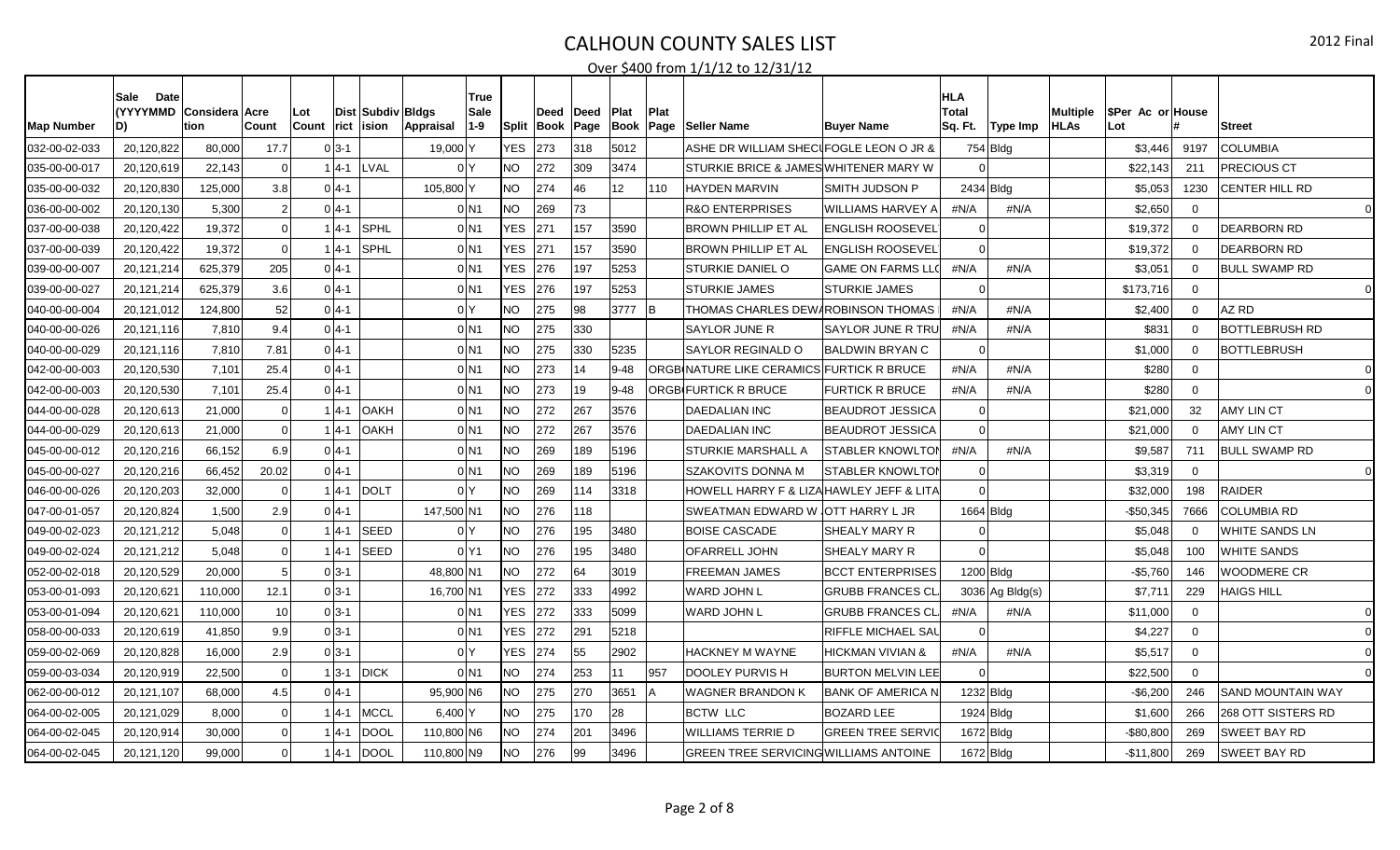| <b>Map Number</b> | Date<br>Sale<br>D) | (YYYYMMD Considera Acre<br>tion<br>Count |                | Lot<br>Count<br>rict | Dist Subdiv Bldgs<br>ision | Appraisal            | True<br><b>Sale</b><br>$1 - 9$ | <b>Split</b> | Deed<br>Book | ∣Deed<br>Page | <b>Plat</b><br>Book | Plat<br> Page | <b>Seller Name</b>                                | <b>Buyer Name</b>              | <b>HLA</b><br><b>Total</b><br>Sq. Ft.<br>Type Imp | Multiple<br><b>HLAs</b> | SPer Ac or House<br>Lot |             | <b>Street</b>         |
|-------------------|--------------------|------------------------------------------|----------------|----------------------|----------------------------|----------------------|--------------------------------|--------------|--------------|---------------|---------------------|---------------|---------------------------------------------------|--------------------------------|---------------------------------------------------|-------------------------|-------------------------|-------------|-----------------------|
| 064-00-02-056     | 20,120,427         | 8,500                                    | $\Omega$       | $ 4-1 $              | <b>DOOL</b>                |                      | $0$ <sub>N1</sub>              | NO.          | 272          | 251           | 3496                |               | TRI AG INVESTMENTS LL <sup>I</sup> VEER KATHRYN A |                                |                                                   |                         | \$8,500                 | 171         | <b>HOWELL LN</b>      |
| 067-00-00-105     | 20,120,430         | 3,000                                    | 0.9            | $0 4-1 $             |                            |                      | $0$ <sub>N8</sub>              | <b>NO</b>    | 271          | 198           | 4153A               |               | TRI AG INVESTMENT LLC GIDRON OLIVER J             |                                |                                                   |                         | \$3,333                 | $\Omega$    | $\Omega$              |
| 068-00-00-009     | 20,120,823         | 9,500                                    | 0.9            | $0 4-1 $             |                            |                      | 500 N1                         | NO.          | 274          | 19            | 1120                | 223           | <b>HEWITT SCOTTIE</b>                             | <b>HEWITT TERRY LEE</b>        | $\Omega$                                          |                         | \$10,000                | $\Omega$    | <b>HEWITT LN</b>      |
| 068-00-00-011     | 20,120,823         | 9,500                                    | 4.6            | $0 4-1 $             |                            |                      | $0$ <sub>N1</sub>              | <b>NO</b>    | 274          | 19            | 2306                |               | HEWITT BILLY G                                    | <b>HEWITT TERRY LEE</b>        |                                                   |                         | \$2,065                 | 10          | <b>HEWITT</b>         |
| 068-00-00-040     | 20,120,823         | 9.500                                    | 0.9            | $0 4-1 $             |                            | 39,000 N1            |                                | <b>NO</b>    | 274          | 19            | 2306                |               | HOLLER SCOTTIE                                    | <b>HEWITT TERRY LEE</b>        | #N/A<br>Bldg                                      |                         | -\$32,778               | 22          | HEWITT LN             |
| 070-00-02-048     | 20,120,906         | 159,860                                  | -ol            | $ 4-1 $              | PERR                       | 47,200 N6            |                                | <b>NO</b>    | 274          | 137           | 3647 A              |               | <b>CLECKLEY TAUREEN</b>                           | <b>GMAC MORTGAGE L</b>         | 1800 MH                                           |                         | \$112,660               | 1888        | <b>KENNERLY RD</b>    |
| 070-00-02-086     | 20,120,524         | 12,230                                   | -ol            | $1 4-1 $             | PERR                       |                      | 0 <sup>1</sup>                 | <b>NO</b>    | 272          | 51            | 3834B               |               | <b>CHARLEE INC</b>                                | WHITE JOHNNY L & B             |                                                   |                         | \$12,230                | 1860        | <b>KENNERLY RD</b>    |
| 070-00-04-061     | 20,120,220         | 40,000                                   | 0.7            | $0 4-1 $             |                            | 88,900 N9            |                                | <b>YES</b>   | 269          | 231           | 11                  | 972           | FEDERAL NATIONAL MTGSTEWART BARBARA               |                                | 1435 Bldg                                         |                         | $-$69,857$              | 19          | <b>MORAIS LN</b>      |
| 073-00-02-047     | 20,120,531         | 148.700                                  | -ol            | $1 4-1 $             | DRRD                       | 117,900 Y            |                                | NO.          | 272          | 90            | 3600                |               | MORANT CYNNAMON                                   | ISTEVERSON SAMMIE              | 1660 Bldg                                         |                         | \$30,800                | 58          | <b>DEER RIDGE CT</b>  |
| 073-00-02-078     | 20,120,829         | 83,205                                   | 37             | $0 4-1 $             |                            |                      | $0$ <sub>N1</sub>              | <b>YES</b>   | 274          | 53            | 5233                |               | CARTWRIGHT WILLIAM A HAIR GEORGE E                |                                | #N/A<br>#N/A                                      |                         | \$2,249                 | $\mathbf 0$ | $\overline{0}$        |
| 077-00-02-020     | 20,120,604         | 90.000                                   | 14             | $0 4-1 $             |                            | 73,100 N1            |                                | NO.          | 272          | 187           | 1159                |               | COX MATTHEW & KATHEICOX MATTHEW & KA              |                                | 1370 Bldg                                         |                         | \$1,207                 | 167         | SUNNY PLAIN RD        |
| 077-00-02-021     | 20,120,321         | 185,000                                  | 11.8           | $0 4-1 $             |                            | 152,100 N1           |                                | <b>NO</b>    | 270          | 178           | 2005                |               | SESSIONS PEGGY C & THWORRELL TIFFANY /            |                                | $1731$ Bldg                                       |                         | \$2,788                 | 151         | <b>SUNNY PLAIN RD</b> |
| 077-00-03-036     | 20,120,229         | 5,000                                    | $\Omega$       | 14-1                 | <b>EDBZ</b>                | 37,000 N6            |                                | NO.          | 272          | 72            | 1786                |               | STROSNIDER RUSSELL HSEC OF HOUSING &              |                                | 1025 Bldg                                         |                         | $-$32,000$              | 35          | <b>BOZARD DR</b>      |
| 077-00-04-117     | 20,120,810         | 6,250                                    | $\Omega$       | $ 4-1 $              | <b>SUNY</b>                |                      | 0 <sup>N</sup>                 | NO           | 273          | 254           | 3747                |               | MCFADDEN ROBERT L & HODGES KEVIN                  |                                |                                                   |                         | \$6,250                 | $\mathbf 0$ |                       |
| 079-00-01-044     | 20,121,206         | 6.240                                    | 3.12           | $0 4-1 $             |                            |                      | $0$ <sub>N1</sub>              | <b>YES</b>   | 276          | 88            | 4626                |               | JONES ELINE & LARRY                               | LOWE CLARENCE & I              |                                                   |                         | \$2,000                 | $\Omega$    |                       |
| 079-00-02-008     | 20,120,512         | 10,000                                   | $\mathbf 0$    | $ 4-1 $              | <b>TOWR</b>                |                      | $0$ N <sub>8</sub>             | NO.          | 271          | 217           | 3218                |               | TRI AG INV                                        | WOODFORD JOYCE                 |                                                   |                         | \$10,000                | 4036        | <b>OLD STATE RD</b>   |
| 080-00-02-034     | 20,121,019         | 30,000                                   | 20.2           | $0 4-1 $             |                            | 2,100 N <sub>2</sub> |                                | <b>NO</b>    | 275          | 233           |                     |               | <b>PARKER FRANK ET AL</b>                         | <b>PARKER JOHN</b>             | $447$ Bldg                                        |                         | \$1,381                 | 60          | <b>MIDNIGHT CT</b>    |
| 081-00-00-002     | 20,121,127         | 20,000                                   | $\overline{1}$ | $0 4-1 $             |                            | 32,200 N9            |                                | <b>NO</b>    | 276          | 85            | 317                 |               | NATIONSTAR MORTGAGEBANKS MARTIN R                 |                                | $972$ Bldg                                        |                         | $-$12,200$              | 86          | HUMMINGBIRD RD        |
| 091-00-00-060     | 20,120,917         | 190.000                                  | $\overline{1}$ | $0 4-1 $             |                            | 152,900 Y            |                                | NO.          | 274          | 251           | 5234                |               | <b>BOZARD RONNIE L</b>                            | <b>LAWERANCE CHARL</b>         | 2658 Bldg                                         |                         | \$37,100                | 251         | HAMMOND CROSS RD      |
| 092-00-04-043     | 20,120,403         | 7,000                                    | 1.8            | $0 4-1 $             |                            |                      | 0 <sup>Y</sup>                 | NO.          | 271          | 187           | 3669B               |               | MITCHELL JIMMY LEE & BMITCHELL JIMMY LEE          |                                |                                                   |                         | \$3,889                 | 227         | <b>OGLESBY DR</b>     |
| 093-00-01-024     | 20,120,612         | 30,000                                   | $\overline{1}$ | $0 4-1 $             |                            | 31,700               |                                | NO.          | 272          | 273           |                     |               | BOOKHART DAVID WESL DRIGGERS WILBUR               |                                | $1020$ Bldg                                       |                         | $-$1,700$               | 888         | <b>CAW CAW HWY</b>    |
| 093-00-03-039     | 20,120,403         | 4,500                                    | -ol            | $1 4-1 $             | SIEG                       |                      | 0 <sup>Y</sup>                 | <b>YES</b>   | 270          | 294           | ١R                  | 276           | <b>SIEGRIST MARY R</b>                            | <b>GLEATON ROBERT &amp;</b>    |                                                   |                         | \$4,500                 | 305         | <b>OGLESBY</b>        |
| 095-00-00-005     | 20,121,031         | 720,595                                  | 54             | $0 4-1 $             |                            |                      | $0$ <sub>N1</sub>              | <b>YES</b>   | 275          | 221           | CAB1                | 5245          | KEMMERLIN SIBYL                                   | <b>L&amp;J INVESTMENTS LI</b>  | #N/A<br>#N/A                                      |                         | \$13,344                | $\Omega$    | $\Omega$              |
| 096-00-00-019     | 20,120,615         | 63,000                                   | 0.7            | $0 4-1 $             |                            | 49,600 Y             |                                | <b>NO</b>    | 272          | 289           | 4614                |               | NEWMAN CHRISTA A                                  | <b>HAIR WILLIAM D &amp; ME</b> | 1096 Bldg                                         |                         | \$19,143                | 889         | <b>BURKE RD</b>       |
| 096-00-00-023     | 20,120,904         | 2,500                                    |                | $0 4-1 $             |                            |                      | $0$ <sub>N1</sub>              | NO.          | 274          | 49            | 4692                |               | CHURCH OF THE LIVING (GOVAN FRANK SR              |                                |                                                   |                         | \$2,500                 | 724         | <b>BURKE</b>          |
| 096-00-00-065     | 20,120,319         | 6,781                                    | 27.1           | $0 4-1 $             |                            |                      | $0$ N <sub>1</sub>             | NO.          | 270          | 146           | 11                  | 612           | INABINET JOHN HAYDEN HORNE HARRIETT W             |                                | #N/A<br>#N/A                                      |                         | \$250                   | $\Omega$    | $\Omega$              |
| 096-00-00-075     | 20,121,227         | 5,000                                    | $\overline{1}$ | $0 4-1 $             |                            |                      | 0 <sup>IY</sup>                | <b>NO</b>    | 276          | 281           | 3880                |               | <b>GOLSON HELEN B</b>                             | <b>HAIR ANTHONY RAY</b>        |                                                   |                         | \$5,000                 | 159         | <b>GOLDFINCH</b>      |
| 097-00-00-048     | 20,121,001         | 77,000                                   | 11             | $0 4-1 $             |                            | 124,600 Y            |                                | <b>NO</b>    | 274          | 330           | 11                  | 626           | TRI-AG INV LLC                                    | <b>KIRTZ TROY N</b>            | 1665 Bldg                                         |                         | $-$47,600$              | 125         | <b>KIRTZ LN</b>       |
| 099-00-01-048     | 20,120,621         | 10,000                                   | 5 <sup>1</sup> | $0 4-1 $             |                            |                      | $0$ <sub>N1</sub>              | <b>YES</b>   | 272          | 311           | 4057                | Iв            | <b>STOKES CALVIN</b>                              | <b>GATES ROY</b>               |                                                   |                         | \$2,000                 | $\Omega$    |                       |
| 101-00-00-011     | 20,121,031         | ,775,000                                 | 653            | $0 4-1 $             |                            |                      | $0$ <sub>N1</sub>              | <b>YES</b>   | 275          | 218           | CAB1 5245           |               | KEMMERLIN SIBYL B                                 | <b>REED HOLDINGS LLC</b>       | #N/A<br>#N/A                                      |                         | \$2,718                 | $\Omega$    |                       |
| 104-00-02-003     | 20,120,330         | 7,200                                    | -ol            |                      | 4-1 BKHL                   |                      | 0 <sup>N</sup>                 | <b>NO</b>    | 270          | 248           | 4098                |               | NET PROPERTIES LLC                                | <b>DAYSON VALARIE G</b>        |                                                   |                         | \$7,200                 | $\Omega$    |                       |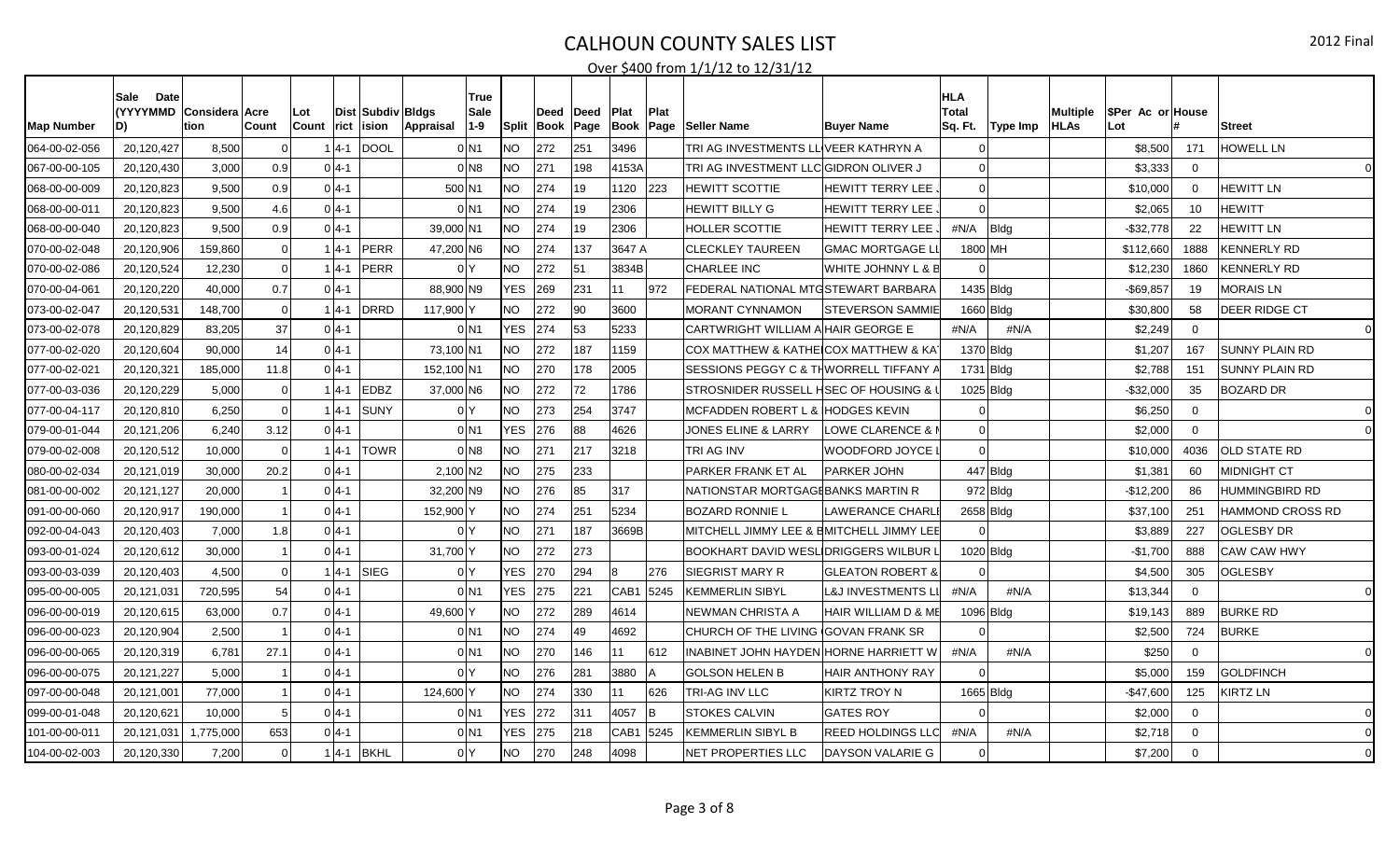| Map Number    | Date<br>Sale<br>(YYYYMMD Considera Acre<br>D) | tion    | Count          | Lot<br><b>Count</b> | ∣rict    | Dist   Subdiv   Bldgs<br>ision | Appraisal  | True<br><b>Sale</b><br>$1 - 9$ | <b>Split</b> | Deed<br><b>Book</b> | ∣Deed<br>Page | <b>Plat</b><br><b>Book</b> | Plat<br>Page | <b>Seller Name</b>                     | <b>Buver Name</b>            | <b>HLA</b><br><b>Total</b><br>Sq. Ft. | Type Imp       | <b>Multiple</b><br><b>HLAs</b> | SPer Ac or House<br>Lot |             | <b>Street</b>            |
|---------------|-----------------------------------------------|---------|----------------|---------------------|----------|--------------------------------|------------|--------------------------------|--------------|---------------------|---------------|----------------------------|--------------|----------------------------------------|------------------------------|---------------------------------------|----------------|--------------------------------|-------------------------|-------------|--------------------------|
| 104-00-02-081 | 20,120,720                                    | 14,200  | $\Omega$       |                     | $ 4-1 $  | <b>BKHL</b>                    |            | $0$ <sub>N8</sub>              | NO.          | 274                 | 319           | 3755                       |              | NET PROPERTIES LLC                     | WATSON KENNETH (             |                                       |                |                                | \$14,200                | $\Omega$    | $\Omega$                 |
| 104-00-02-082 | 20,120,926                                    | 14,200  | $\Omega$       |                     | l4-1     | <b>BKHL</b>                    |            | $0$ <sub>N1</sub>              | <b>NO</b>    | 274                 | 319           | 3755                       |              | NET PROPERTIES LLC                     | WATSON KENNETH 8             |                                       |                |                                | \$14,200                | $\Omega$    | $\Omega$                 |
| 104-00-02-083 | 20,120,926                                    | 14,200  | -ol            |                     | $ 4-1 $  | <b>BKHL</b>                    |            | $0$ <sub>N1</sub>              | NO           | 274                 | 319           | 3755                       |              | NET PROPERTIES LLC                     | WATSON KENNETH 8             |                                       |                |                                | \$14,200                | 135         | <b>LADY ASHLEY</b>       |
| 104-00-02-119 | 20,120,614                                    | 46,000  | - Ol           |                     | $ 4-1 $  | <b>BKHL</b>                    | 14.400 N1  |                                | <b>NO</b>    | 272                 | 271           | 3755                       | 3756         | TRI AG INV LLC                         | JOHNSON WILLIAM CI           | #N/A                                  | MН             |                                | \$31,600                | 252         | LADY ASHLEY DR           |
| 104-00-02-119 | 20,120,727                                    | 6,000   | -ol            |                     | $ 4-1 $  | <b>BKHL</b>                    | 14,400 N1  |                                | <b>NO</b>    | 273                 | 186           | 3755                       | 3756         | JOHNSON WILLIAM C                      | MITCHELL JIMMY LEE           |                                       |                |                                | -\$8,400                | 252         | LADY ASHLEY DR           |
| 104-00-03-009 | 20,121,106                                    | 30,000  | $\overline{2}$ |                     | $0 4-1 $ |                                | 111,900 N6 |                                | NO.          | 276                 | 73            | 10                         | 430          | WALTZ STEVEN R                         | <b>FIRST CITIZENS BAN</b>    | 1840 B <sub>ldq</sub>                 |                |                                | $-$40,950$              | 749         | <b>CALHOUN RD</b>        |
| 104-00-04-073 | 20,120,530                                    | 117,000 | 10             |                     | $0 4-1 $ |                                | 47,400 Y   |                                | <b>NO</b>    | 272                 | 92            | 4650                       |              | SPIGNER FELIX ROBERT LOWDER CHAD T & A |                              | 2584 MH                               |                |                                | \$6,960                 | 114         | <b>OGELSBY DR</b>        |
| 107-00-00-034 | 20,121,115                                    | 29,000  | 10             |                     | $0 4-1 $ |                                |            | 0 Y1                           | <b>NO</b>    | 275                 | 311           | 3741                       | B            | HUFFMAN FRANCES W                      | <b>SIKES JAMES M JR</b>      | #N/A                                  | #N/A           |                                | \$2,900                 | $\mathbf 0$ |                          |
| 114-00-00-016 | 20,120,413                                    | 75,000  | 11.5           |                     | $0 4-1 $ |                                |            | $0$ <sub>N1</sub>              | <b>NO</b>    | 271                 | 35            |                            |              | GENERAL FRANK, ETAL                    | <b>WRIGHT LINDA L</b>        | #N/A                                  | #N/A           |                                | \$6,522                 | $\Omega$    |                          |
| 114-00-00-018 | 20,120,518                                    | 20,750  | $\overline{2}$ |                     | $0 4-1 $ |                                | $3,000$ Y  |                                | <b>NO</b>    | 272                 | 256           | 12                         | 151          | SMITH ETHEL                            | DAEDALIAN FARMS L            | 633 B dq                              |                |                                | \$8,875                 | 1581        | OLD BELLEVILLE RD        |
| 116-00-00-043 | 20,120,417                                    | 5,000   | 1.4            |                     | $0 4-1 $ |                                |            | $0$ <sub>N1</sub>              | <b>YES</b>   | 271                 | 42            | 12 <sup>2</sup>            | 145          |                                        | <b>RUCKER DIANE S</b>        |                                       |                |                                | \$3,57'                 | $\Omega$    | $\Omega$                 |
| 117-00-01-085 | 20,120,201                                    | 7,900   | -ol            |                     | $1 4-1 $ | <b>RGLK</b>                    |            | 0 <sup>N</sup>                 | <b>NO</b>    | 269                 | 139           | 10                         | 485          | RENAU DORIS M                          | <b>BULL ARTHUR &amp; MAG</b> |                                       |                |                                | \$7,900                 | 33          | <b>RAINBOW LN</b>        |
| 117-14-00-011 | 20,120,621                                    | 32,000  | -OI            |                     | $1 4-1 $ | <b>PBYK</b>                    | 77.400 N9  |                                | NO.          | 273                 | 46            |                            |              | NEW YORK COMMUNITY   DEAN DORTHY       |                              | $1545$ Bldg                           |                |                                | $-$45,400$              | 2760        | <b>OLD BELLEVILLE RD</b> |
| 117-14-00-011 | 20,120,125                                    | 63,000  | -ol            |                     | $1 4-1 $ | PBYK                           | 77,400 N6  |                                | <b>NO</b>    | 269                 | 208           |                            |              | IRVING SUSIE M LIFE ESTNEW YORK COMMUN |                              | 1545 Bldg                             |                |                                | $-$14,400$              | 2760        | OLD BELLEVILLE RD        |
| 118-09-02-001 | 20,120,209                                    | 20,000  | 3.3            |                     | $0 4-1 $ |                                |            | 0 <sup>N</sup>                 | NO.          | 269                 | 178           | 11                         | 707          | TAYLOR JAMES M                         | MITCHELL JIMMY LEE           |                                       |                |                                | \$6,06'                 | $\Omega$    | $\overline{0}$           |
| 118-09-02-003 | 20,120,923                                    | 15,000  | 0.75           |                     | $0 4-1 $ |                                | 78,000 N7  |                                | NO.          | 274                 | 289           |                            |              | STRAWBRIDGE PEGGIE (WILSON GEORGE L    |                              | 1850 Bldg                             |                |                                | $-$84,000$              | 911         | <b>BRIDGE ST</b>         |
| 118-09-02-003 | 20,121,018                                    | 73,000  | 0.75           |                     | $0 4-1 $ |                                | 78,000 N7  |                                | NO           | 275                 | 121           |                            |              | WILSON GEORGE L                        | <b>WILSON GEORGE L</b>       | $1850$ Bldg                           |                |                                | $-$6,667$               | 911         | <b>BRIDGE ST</b>         |
| 118-09-03-001 | 20,120,809                                    | 90,000  | 0              |                     | $2 2-0$  |                                | 63,100 N1  |                                | NO.          | 273                 | 268           | 12                         | 80           | SMOAK HARLEY C TRUSTCALHOUN SUPPLY C   |                              | 10102 Comm                            |                | <b>YES</b>                     | \$13,450                | 919         | <b>BRIDGE ST</b>         |
| 118-09-03-007 | 20,120,809                                    | 90,000  | -ol            |                     | $3 2-1$  |                                | 30,000 N1  |                                | <b>NO</b>    | 273                 | 268           | 12                         | 80           | SMOAK HARLEY C TRUS1CALHOUN SUPPLY C   |                              |                                       | 2790 Whse Comm |                                | \$20,000                | 919         | <b>BRIDGE ST</b>         |
| 118-10-16-001 | 20,120,830                                    | 2,500   | -ol            |                     | $2 - 1$  |                                | 1,300 Y    |                                | NO.          | 274                 | 39            | 14                         | 121          | JEFFCOAT DOROTHY O EZEIGLER JONATHON   |                              |                                       | 955 Comm       |                                | \$1,200                 | 1304        | <b>BRIDGE ST</b>         |
| 118-14-03-004 | 20,120,731                                    | 55,000  | -ol            |                     | $1 2-1$  |                                | 132,600 Y1 |                                | <b>NO</b>    | 273                 | 193           | 5228                       |              | WILLIAMSON GAYNELL R CARROLL WILLIAM W |                              | 3872 Bldg                             |                |                                | $-$77,600$              | 110         | <b>DANTZLER ST</b>       |
| 118-14-06-003 | 20,120,917                                    | 11,000  | $\Omega$       |                     | 1 2-1    |                                | 19,800 N1  |                                | NO.          | 274                 | 217           |                            |              | <b>FAIR KEITT HANE</b>                 | KINGSMORE DANNY              | $672$ Bldg                            |                |                                | $-$ \$8,800             | 208         | <b>BUTLER ST</b>         |
| 118-14-08-018 | 20,120,125                                    | 63,940  | -ol            |                     | $1 2-1 $ | <b>TUCK</b>                    | 48,600 N6  |                                | NO           | 269                 | 105           |                            | 471          | <b>SEARLES JONATHAN</b>                | <b>FIRST RELIANCE BAI</b>    | $1014$ Bldg                           |                |                                | \$15,340                | 101         | TUCKER MILL CR           |
| 118-14-09-004 | 20,121,228                                    | 186,500 | -ol            |                     | $1 2-1 $ |                                | 142,400 Y  |                                | <b>NO</b>    | 276                 | 316           | 10                         | 668          | JONES KENNETH R & LE§VESRTY & CHURCH ' |                              | 2600 Bldg                             |                |                                | \$44,100                | 1809        | <b>BRIDGE ST</b>         |
| 118-15-04-001 | 20,120,924                                    | 20,000  | 0              |                     | $1 2-1$  |                                | 8,000      |                                | <b>NO</b>    | 274                 | 273           |                            | 176          | <b>GATES EDITH R &amp; ROY</b>         | <b>GIDRON OLIVER</b>         | 1026 Comm                             |                |                                | \$12,000                | 1611        | <b>BRIDGE ST</b>         |
| 118-15-06-004 | 20,120,316                                    | 30,700  | $\overline{0}$ |                     | $1 2-1 $ |                                | 62,000     |                                | NO.          | 270                 | 133           | 10                         | 572          | DAMATO THEODORE C & DAVIS ROBERT B     |                              | 1493 Bldg                             |                |                                | $-$31,300$              | 1407        | <b>BRIDGE ST</b>         |
| 119-00-00-008 | 20,120,711                                    | 550.000 | 209            |                     | $0 4-1 $ |                                |            | 0 <sup>IY</sup>                | <b>NO</b>    | 273                 | 85            | 5224                       |              | GRESSETTE THOMAS P IWEST BILLYE L      |                              | #N/A                                  | #N/A           |                                | \$2,632                 | $\Omega$    | $\Omega$                 |
| 119-00-00-031 | 20,120,622                                    | 27,000  | 1.2            |                     | $0 2-0$  |                                |            | 0 <sup>N</sup>                 | <b>NO</b>    | 273                 |               |                            |              | <b>CROOK ANNE S ET AL</b>              | <b>BURNS TRACY LYNN</b>      |                                       |                |                                | \$22,500                | $\Omega$    |                          |
| 119-00-00-054 | 20,120,117                                    | 260,000 | $\Omega$       |                     | $1 2-1 $ |                                | 255,900 ነ  |                                | <b>NO</b>    | 268                 | 335           | 11                         | 721          | MARSHALL DAVID STANLIBROCKINGTON ROBE  |                              | $2361$ Bldg                           |                |                                | \$4,100                 | 218         | <b>BROOK DR</b>          |
| 119-00-00-063 | 20,121,029                                    | 245,024 | 128.96         |                     | $0 2-1$  |                                |            | $0$ N <sub>9</sub>             | NO.          | 275                 | 225           | 5246                       |              | GRESSETTE JOHN THOMWALKER ROY          |                              | #N/A                                  | #N/A           |                                | \$1,900                 | $\Omega$    |                          |
| 122-00-02-062 | 20,120,927                                    | 85,000  | 5              |                     | $0 4-1 $ |                                | 51,400 Y   |                                | NO.          | 274                 | 287           | 4514                       |              | REYES MARIA ELENA & FIBOLT STEVEN SCOT |                              | 1080 Bldg                             |                |                                | \$6,720                 | 108         | <b>STRAWBERRY LANE</b>   |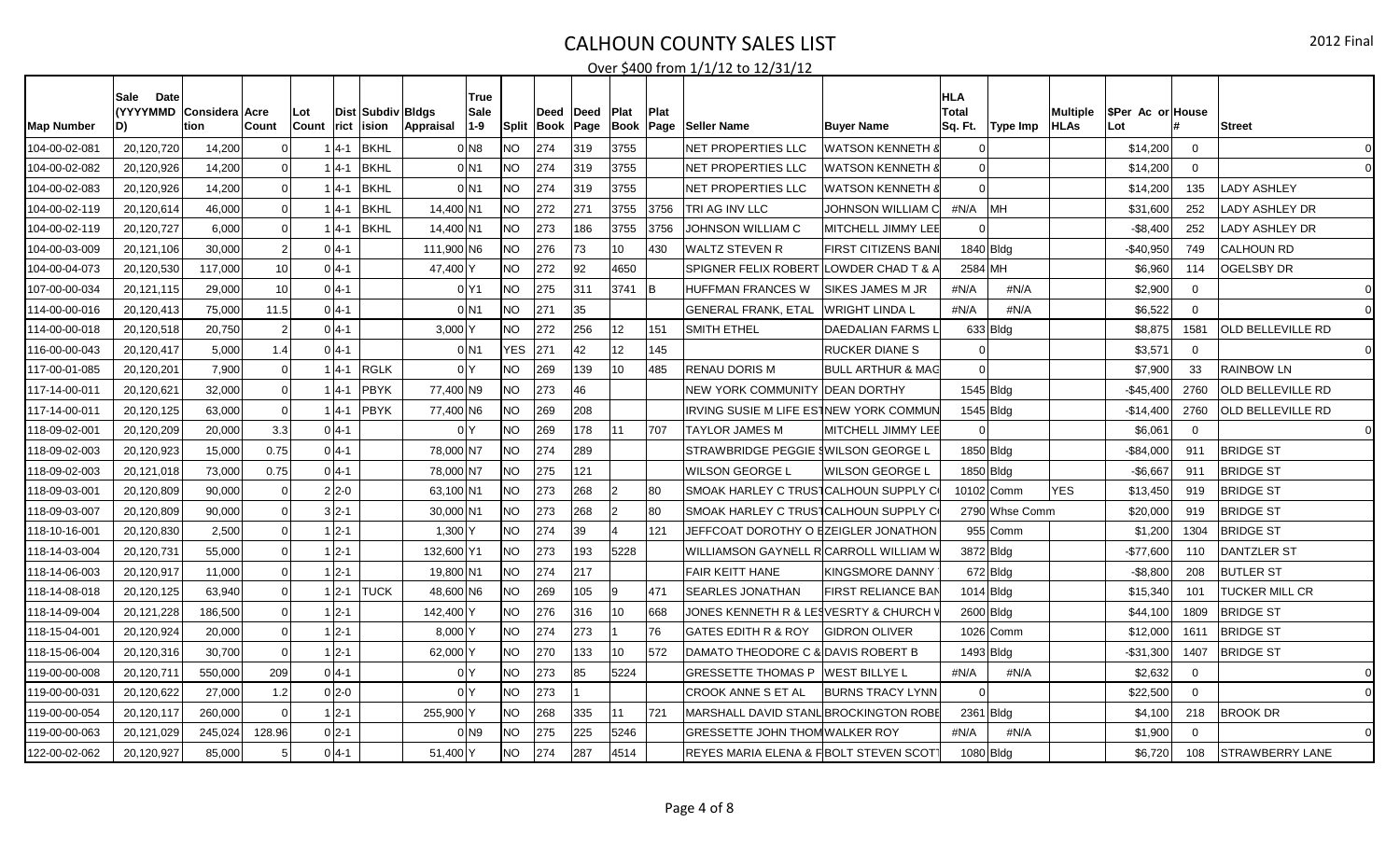| <b>Map Number</b> | <b>Date</b><br>Sale<br><b>(YYYYMMD</b><br>D) | Considera Acre<br>tion | Count          | Lot<br>Count | Dist   Subdiv   Bldgs<br>rict ision | Appraisal    | True<br>Sale<br>$1 - 9$ | <b>Split</b> | Deed<br> Book | Deed<br>Page | <b>Plat</b><br> Book | Plat<br>Page | <b>Seller Name</b>                      | <b>Buyer Name</b>             | <b>HLA</b><br><b>Total</b><br>Sq. Ft.<br>Type Imp | Multiple<br><b>HLAs</b> | SPer Ac or House<br>Lot |             | <b>Street</b>       |
|-------------------|----------------------------------------------|------------------------|----------------|--------------|-------------------------------------|--------------|-------------------------|--------------|---------------|--------------|----------------------|--------------|-----------------------------------------|-------------------------------|---------------------------------------------------|-------------------------|-------------------------|-------------|---------------------|
| 125-00-00-013     | 20,120,608                                   | 40,000                 | 10.7           |              | $0 4-1$                             |              | 0 <sup>Y</sup>          | <b>NO</b>    | 272           | 220          | 12                   | 150          | ELLIS DELLA ET AL                       | <b>HUGHES RANDY J</b>         | #N/A<br>#N/A                                      |                         | \$3,738                 | $\Omega$    | $\Omega$            |
| 126-00-00-027     | 20,120,221                                   | 88.000                 |                |              | $0 4-1$                             | 57,900 Y     |                         | <b>NO</b>    | 269           | 213          | 2617                 |              | <b>HEBERT TED</b>                       | <b>ALTMAN STACEY</b>          | $1152$ Bldg                                       |                         | \$30,100                | 7138        | <b>OLD STATE RD</b> |
| 128-00-00-026     | 20,120,509                                   | 162,000                | 0              |              | <b>DRFD</b><br>$2 4-1 $             | 192,700 Y    |                         | <b>NO</b>    | 272           | 143          | 2059                 |              | NATIONAL RESIDENTIAL RIZNER BRIAN J & M |                               | 1746 Bldg                                         |                         | $-$15,350$              | 123         | PATRIOT DR          |
| 129-00-00-042     | 20,120,121                                   | 149,532                | 29.2           |              | $0 4-1$                             |              | 0 <sup>N</sup>          | <b>NO</b>    | 269           | 36           | 5194                 |              | <b>HEAPE KATHY S</b>                    | <b>EDMUNDS ASHLEY</b>         | #N/A<br>#N/A                                      |                         | \$5,121                 | $\Omega$    |                     |
| 129-00-00-063     | 20,120,718                                   | 30,000                 | 1.5            |              | $0 4-1$                             |              | 0 Y                     | <b>NO</b>    | 273           | 125          | 4588                 |              | SMITH MARK T & GREGOIPAW PRIDE PROPER   |                               |                                                   |                         | \$20,000                | $\Omega$    |                     |
| 130-00-00-006     | 20,120,802                                   | 6.800                  |                |              | $0 4-1$                             | 1,500 $\mid$ |                         | <b>NO</b>    | 273           | 199          | 1123                 |              | ARENDS & GRAMLING LLIBALL JOAN & TAMIER |                               |                                                   |                         | \$5,300                 | 170         | <b>GUESS LN</b>     |
| 130-00-00-011     | 20,120,222                                   | 206,470                | 10.9           |              | $0 2-0$                             | 169,200 Y    |                         | <b>NO</b>    | 269           | 227          | 4173                 | lВ           | BOWMAN THOMAS R & D MIDDLING COTTON C   |                               | 2757 Bldg                                         |                         | \$3,419                 | 15          | OLD NUMBER SIX HWY  |
| 130-01-04-001     | 20,120,430                                   | 25,000                 | $\overline{0}$ |              | $3 2-1$                             | 29,700 N8    |                         | <b>NO</b>    | 271           | 200          |                      | 119          | <b>TRI AG INV LLC</b>                   | <b>GIDRON OLIVER</b>          | $640$ Bldg                                        |                         | $-$1,567$               | 108         | <b>MEANS ST</b>     |
| 130-03-02-009     | 20,120,60                                    | 115,000                | $\mathbf 0$    |              | $2 2-1$                             | 104,300 Y    |                         | <b>YES</b>   | 272           | 152          | 4719                 |              | <b>DARBY LAKESHIA &amp;</b>             | TRUESDALE ROBER <sup>-</sup>  | $1412$ Bldg                                       |                         | \$5,350                 | 108         | RICHLAND AVE        |
| 130-03-06-021     | 20,121,00                                    | 41,280                 | 0              |              | $1 2-1$                             | 35,400 N6    |                         | <b>NO</b>    | 275           | 112          |                      |              | WHEELER JACK E & REBIFEDERAL NATIONAL   |                               | $1628$ Bldg                                       |                         | \$5,880                 | 3003        | <b>BRIDGE ST</b>    |
| 130-03-07-005     | 20,120,625                                   | 21,800                 | 0              |              | $1 2-1$                             | 43,700 N1    |                         | <b>NO</b>    | 273           | 24           | 9                    | 485          | MCKENZIE ALLEN & DEB(MCKENZIE ALLEN &   |                               | $1180$ Bldg                                       |                         | $-$21,900$              | 104         | <b>TRUETLIN ST</b>  |
| 130-03-07-005     | 20,120,221                                   | 37,577                 | $\Omega$       |              | $1 2-1$                             | 43,700 N6    |                         | <b>NO</b>    | 270           | 90           | q                    | 485          | <b>WHITMORE VIOLET</b>                  | <b>MCKENZIE ALLEN &amp; I</b> | 1180 Bldg                                         |                         | $-$6,123$               | 104         | TRUETLIN ST         |
| 130-03-08-006     | 20,120,103                                   | 27,000                 | $\overline{0}$ |              | $1 2-1$                             | 88,500 N1    |                         | <b>NO</b>    | 268           | 338          | 1557                 |              | US BANK NTL ASSN AS TIBREWER WILLIAM F  |                               | $2813$ Bldg                                       |                         | $-$61,500$              | 2006        | <b>BRIDGE ST</b>    |
| 130-04-02-002     | 20,120,823                                   | 192.500                | 0              |              | $1 2-1$                             | 170,400 Y    |                         | <b>NO</b>    | 273           | 320          |                      |              | WANNAMAKER MARY JOILAMBERT MELANIE      |                               | 2421 Bldg                                         |                         | \$22,100                | 404         | <b>DANTZLER ST</b>  |
| 130-04-03-021     | 20,120,720                                   | 175,000                | 0              |              | $1 2-1$                             | 144,400 Y    |                         | <b>NO</b>    | 273           | 135          | 4225B                |              | SIGHTLER JERAMY C                       | <b>NIVENS JANICE R</b>        | $2040$ Bldg                                       |                         | \$30,600                | 416         | <b>BUTLER</b>       |
| 130-04-04-001     | 20,120,817                                   | 160,000                | $\Omega$       |              | $2 2-1$                             | 88,900 Y     |                         | <b>NO</b>    | 273           | 313          |                      | 144          | <b>LAMBERT MELANIE B</b>                | <b>PAULLING JEFFREY</b>       | 1859 Bldg                                         |                         | \$35,550                | 502         | <b>BUTLER ST</b>    |
| 130-04-04-009     | 20,120,726                                   | 84,000                 | 0              |              | $1 4-1$                             | 68,700 Y     |                         | <b>NO</b>    | 273           | 251          | R.                   | 141          | <b>ROCHESTER JOSEPH</b>                 | <b>FOGLE THOMAS R JR</b>      | $1489$ Bldg                                       |                         | \$15,300                | 103         | <b>AMARYLLIS DR</b> |
| 130-04-04-010     | 20,120,504                                   | 120.000                | 0              |              | $1 4-1$                             | 115,100 Y    |                         | <b>NO</b>    | 271           | 248          |                      |              | <b>INABINET ETHEL C</b>                 | <b>WILLIAMS DONALD K</b>      | 2065 Bldg                                         |                         | \$4,900                 | 107         | <b>AMARYLLIS DR</b> |
| 131-04-07-003     | 20,120,627                                   | 120.000                | 2.8            |              | $0 2-1$                             | $3,000$ Y    |                         | <b>NO</b>    | 273           | 36           | 4207B                |              | WHITE HOUSE WAREHOUALL IN ONE ENTERPI   |                               | $0$ Ag Bldg(s)                                    |                         | \$41,786                | 104         | <b>BIN SITE RD</b>  |
| 133-00-00-001     | 20,121,010                                   | 600.000                | 404            |              | $0 4-1$                             |              | 0 Y1                    | <b>NO</b>    | 275           | 56           | 404                  |              | ANN CREECH BOLEN LLOSIKES JAMES M JR    |                               | #N/A<br>#N/A                                      |                         | \$1,485                 | $\Omega$    |                     |
| 134-00-00-035     | 20,120,323                                   | 221,616                | 33.4           |              | $0 4-1$                             |              | $0$ N <sub>1</sub>      | <b>NO</b>    | 270           | 202          | 5167                 |              | MCMAHAN JOHNNY B                        | <b>HERNDON R IRVAN</b>        | #N/A<br>#N/A                                      |                         | \$6,635                 | $\Omega$    |                     |
| 134-00-00-037     | 20,120,322                                   | 221.616                | 43.7           |              | $0 4-1$                             |              | $0$ <sub>N1</sub>       | <b>NO</b>    | 270           | 202          | 4919                 |              | MCMAHAN JOHNNY B                        | <b>HERNDON R IRVAN.</b>       | #N/A<br>#N/A                                      |                         | \$5,071                 | $\Omega$    |                     |
| 134-00-00-040     | 20,120,322                                   | 221,616                | 8.6            |              | $0 4-1$                             |              | $0$  N1                 | <b>YES</b>   | 270           | 202          |                      |              |                                         | <b>HERNDON IRVAN R.</b>       | #N/A<br>#N/A                                      |                         | \$25,769                | $\Omega$    |                     |
| 140-00-00-022     | 20,120,726                                   | 63.000                 | 35             |              | $0 4-1$                             |              | 0 <sup>N</sup>          | <b>NO</b>    | 273           | 183          | 5227                 |              | lWIENGES OH JR                          | <b>CHASTAIN ROGER N</b>       | #N/A<br>#N/A                                      |                         | \$1,800                 | $\Omega$    |                     |
| 141-00-00-003     | 20,121,005                                   | 1,106,514              | 605.85         |              | $0 4-1$                             |              | 0 <sup>1</sup>          | <b>NO</b>    | 275           | 16           | 5242                 |              | lWIENGES O H JR                         | LONE STAR PLANTA <sup>.</sup> | #N/A<br>#N/A                                      |                         | \$1,826                 | $\Omega$    |                     |
| 143-00-00-007     | 20,121,21                                    | 140,000                | 5.6            |              | $0 4-1$                             | $91,300$ Y   |                         | <b>NO</b>    | 276           | 207          | 5150                 |              | <b>BOWLBY BRUCE R</b>                   | <b>HENDRICKSON AUST</b>       | 1848 Bldg                                         |                         | \$8,696                 | 1778        | COLONEL THOMSON HWY |
| 144-00-00-031     | 20,120,518                                   | 415,890                | 69.3           |              | $0 4-1$                             |              | 0 IN 1                  | <b>YES</b>   | 272           | 19           | 5210                 |              | LITTLE RIVER 4904 LLC                   | <b>TOWN OF ST MATTHE</b>      |                                                   |                         | \$6,001                 | $\Omega$    |                     |
| 145-00-01-029     | 20,120,619                                   | 20,000                 | 0              |              | <b>DTRE</b><br>$4 4-1 $             |              | 0 N1                    | <b>NO</b>    | 272           | 300          | 335                  |              | PEAVY RAMONA BRUCH JUSTUS ROBERT LIFI   |                               |                                                   |                         | \$5,000                 | 23          | <b>BUCK LN</b>      |
| 147-00-00-013     | 20,120,928                                   | 125.000                | 59             |              | $0 4-1$                             |              | $0$ N <sub>9</sub>      | YES.         | 274           | 321          | 5214                 |              |                                         | ROESCH CHRISTIAN              | #N/A<br>#N/A                                      |                         | \$2,119                 | $\mathbf 0$ |                     |
| 148-00-00-004     | 20,120,524                                   | 2,250,000              | 768.7          |              | $0 4-1$                             |              | $0$ <sub>N1</sub>       | YES.         | 272           | 111          | 3439                 |              | ZIMMERMAN C HENRY ACSMITH W M & SONS    |                               | #N/A<br>#N/A                                      |                         | \$2,927                 | $\Omega$    |                     |
| 148-00-00-004     | 20,120,524                                   | 2,250,000              | 768.7          |              | $0 4-1$                             |              | 0 N 1                   | YES          | 272           | 115          | 3439                 |              | ISMITH W M & SONS                       | SMITH W M & SONS              | #N/A<br>#N/A                                      |                         | \$2,927                 | $\Omega$    |                     |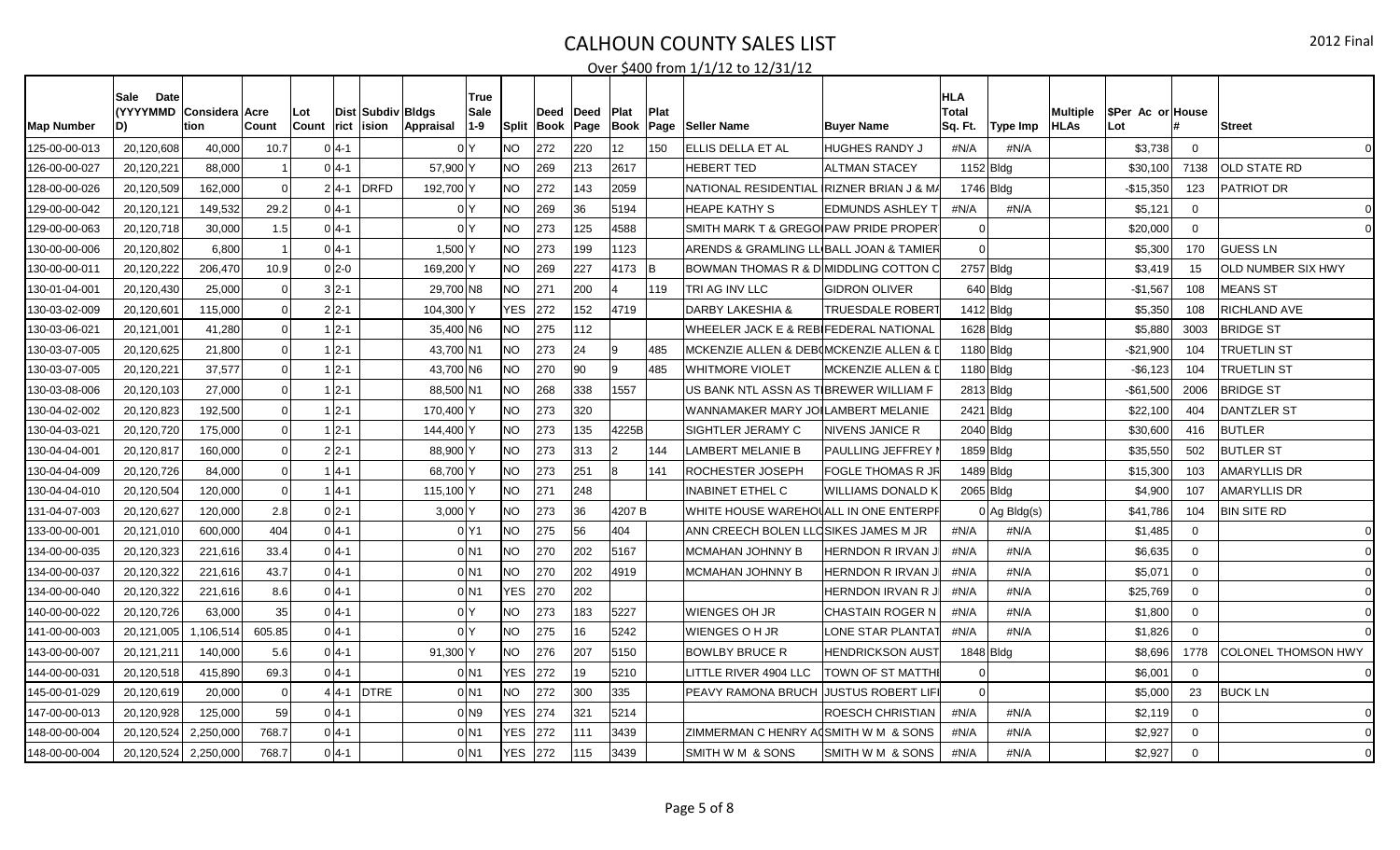| <b>Map Number</b> | Date <sup>®</sup><br>Sale<br>(YYYYMMD   Considera   Acre<br>D) | tion     | Count          | Lot<br>Count |            | Dist   Subdiv   Bldgs<br>$ {\sf rict} \> {\sf ision} \>$<br>Appraisal | True<br>Sale<br>$1 - 9$ | Split      | Deed<br>Book | ∣Deed<br>Page | <b>Plat</b><br>Book | Plat<br>Page | <b>Seller Name</b>                        | <b>Buyer Name</b>            | <b>HLA</b><br><b>Total</b><br>Sq. Ft. | Type Imp         | Multiple<br><b>HLAs</b> | SPer Ac or House<br>Lot |                | <b>Street</b>             |
|-------------------|----------------------------------------------------------------|----------|----------------|--------------|------------|-----------------------------------------------------------------------|-------------------------|------------|--------------|---------------|---------------------|--------------|-------------------------------------------|------------------------------|---------------------------------------|------------------|-------------------------|-------------------------|----------------|---------------------------|
| 148-00-00-005     | 20,121,120                                                     | 90,000   | 32.9           |              | $0 4-1$    |                                                                       | 0 Y1                    | NO.        | 276          | 25            | 5094                |              | WRIGHT BERNIE L                           | <b>RAST EDWARD M JR</b>      | #N/A                                  | #N/A             |                         | \$2,736                 | $\Omega$       |                           |
| 149-00-00-023     | 20,120,719                                                     | 3.000    | 1.3            |              | $0 1-1$    |                                                                       | 0 <sup>N</sup>          | NO         | 273          | 131           |                     |              | <b>BULL LONNIE</b>                        | <b>FOWLER RYAN V &amp; R</b> |                                       |                  |                         | \$2,308                 | $\Omega$       |                           |
| 150-14-05-014     | 20,120,906                                                     | 6,000    | $\Omega$       |              | $1 1-1$    | 20,500 Y                                                              |                         | <b>NO</b>  | 274          | 246           |                     |              | RECA LTD PARTNERSHIPMARTIN CHARLES        |                              |                                       | $936 B $ dg      |                         | $-$14,500$              | 410            | <b>SECOND ST</b>          |
| 150-14-10-001     | 20,120,927                                                     | 300,000  | $\Omega$       |              | $5 1-1$    | 339,000 N1                                                            |                         | <b>NO</b>  | 275          |               | 5241                |              | PRICE BROTHERS PROPICAMERON COTTON 8DOR   |                              |                                       | Industrial       |                         | $-$7,800$               | 205            | <b>BOYCE LAWTON DR</b>    |
| 150-14-12-009     | 20,120,913                                                     | 120,000  | $\Omega$       |              | $1 1 - 1$  | 103,200 Y                                                             |                         | NO.        | 274          | 152           |                     |              | STROLLER MICHELLE R HOWZE BRIAN L & D(    |                              | 2778 Bldg                             |                  |                         | \$16,800                | 8180           | OLD STATE RD              |
| 150-15-01-006     | 20,120,625                                                     | 23,000   | $\Omega$       |              | $1 1 - 1 $ | 45,800 N1                                                             |                         | NO         | 272          | 345           |                     |              | WHITTIER RICHARD G SRWHITTIER RONALD 8    |                              |                                       | $978$ Bldg       |                         | -\$22,800               | 8110           | <b>OLD STATE RD</b>       |
| 150-15-01-010     | 20,120,622                                                     | 75,000   | $\Omega$       |              | 1 1 - 1    | 67,000 Y                                                              |                         | NO         | 273          | 26            | 19                  | 117          | PHILLIPS DONALD M & PAROBINSON PATRICIA   |                              | 1892 Bldg                             |                  |                         | \$8,000                 | 108            | <b>BOYCE LAWTON DR</b>    |
| 150-15-02-021     | 20,120,104                                                     | 36,785   | $\Omega$       |              | $11 - 1$   |                                                                       | 0 N9                    | <b>YES</b> | 274          | 349           | 5239                |              | THE STATION MASTER LIIWINDSTREAM SOUTI    |                              |                                       | 0 Comm           |                         | \$36,785                | $\overline{0}$ |                           |
| 150-15-04-004     | 20,120,406                                                     | 40,500   | 0              |              | $1 1-1$    | 101,000 N1                                                            |                         | NO         | 271          | 22            | 4562                |              | WELLS FARGO BANK NA  TEJAN JUDITH         |                              | 2144 Bldg                             |                  |                         | $-$60,500$              | 110            | OLD ORANGEBURG RD         |
| 150-15-06-005     | 20,120,307                                                     | 137,941  | $\overline{0}$ |              | $2 1-1$    | 125,000 N6                                                            |                         | NO.        | 270          | 234           | 3033                |              | FOWLER JAMES A III &                      | FEDERAL NATIONAL             | 3477 Bldg                             |                  |                         | \$6,471                 | 5309           | <b>CAMERON RD</b>         |
| 150-16-01-002     | 20,120,827                                                     | 10,000   | 0              |              | $1 1-1$    |                                                                       | $0$ N1                  | NO.        | 274          | 22            | IN FIL              |              | FURMAN UNIV FOUNDATIHODGE HALEY S         |                              |                                       |                  |                         | \$10,000                | $\mathbf 0$    |                           |
| 151-00-00-003     | 20,120,824                                                     | 325,000  | 31             |              | $0 1-1$    |                                                                       | $0$ <sub>N1</sub>       | <b>NO</b>  | 273          | 315           | 5232                |              | RHODES T M & GARRY MIRILEY ROBERT H JR    |                              | #N/A                                  | #N/A             |                         | \$10,484                | $\mathbf 0$    |                           |
| 151-00-00-004     | 20,120,824                                                     | 325,000  | 16             |              | $0 1-0$    |                                                                       | $0$ N1                  | <b>NO</b>  | 273          | 315           | 5232                |              | RHODES T M & GARRY D RILEY ROBERT H JR    |                              | #N/A                                  | #N/A             |                         | \$20,313                | $\mathbf 0$    |                           |
| 151-00-00-014     | 20,120,808                                                     | 11,000   | 10.8           |              | $01 - 1$   |                                                                       | $0$ <sub>N1</sub>       | <b>YES</b> | 273          | 233           | 4966                |              | REEDER CHARLES E JR ATILL WAYNE F         |                              | #N/A                                  | #N/A             |                         | \$1,019                 | $\mathbf 0$    |                           |
| 151-00-00-014     | 20,120,808                                                     | 11,000   | 10.8           |              | $0 1-1$    |                                                                       | $0$ <sub>N1</sub>       | <b>YES</b> | 273          | 236           | 4966                |              | TILL WAYNE F                              | TILL WAYNE F                 | #N/A                                  | #N/A             |                         | \$1,019                 | $\mathbf 0$    |                           |
| 155-00-00-009     | 20,120,724                                                     | 200,000  | 3.6            |              | $0 4-1$    | 177,400 Y                                                             |                         | <b>NO</b>  | 273          | 151           |                     |              | <b>PARRIS SARA H &amp;</b>                | <b>MCKEOWEN AARON</b>        | 3336 Bldg                             |                  |                         | \$6,278                 | 183            | <b>FLEA BITE CREEK LN</b> |
| 155-00-00-033     | 20,121,213                                                     | 216,000  | 17             |              | $0 4-1$    | 134,900 Y1                                                            |                         | <b>YES</b> | 276          | 228           | 12                  | 165          | EDWARDS KEVIN E & SUIQUATTLEBAUM BART     |                              | 1585 Bldg                             |                  |                         | \$4,771                 | 52             | SLEEPY HOLLOW RD          |
| 156-00-00-065     | 20, 121, 205                                                   | 16,000   | 11.1           |              | $0 4-1$    |                                                                       | 0 <sup>2</sup>          | <b>YES</b> | 276          | 77            | 4944                |              | WILES JOHN S ET AL                        | WILES MATTHEW JO             | #N/A                                  | #N/A             |                         | \$1,441                 | $\mathbf 0$    |                           |
| 156-00-00-072     | 20,121,102                                                     | 5,000    | 5.66           |              | $0 4-1$    |                                                                       | $0$ <sub>N1</sub>       | <b>YES</b> | 275          | 267           | 5247                |              | HUFFMAN W PELHAM & NRAST GEORGE W AN      |                              |                                       |                  |                         | \$883                   | $\mathbf 0$    |                           |
| 157-00-00-015     | 20,120,131                                                     | 150,000  | 12.7           |              | $0 1-1$    | 532,400 N1                                                            |                         | NO.        | 269          | 116           | 598                 |              | ROYSTER-CLARK REALTICAMERON AG SERVI      |                              |                                       | 40646 Industrial |                         | -\$30,110               | -38            | ROYSTER RD                |
| 157-00-00-039     | 20,120,229                                                     | 350,000  | -O l           |              | $1 1-1$    | 164,000 N1                                                            |                         | NO         | 269          | 314           | 954                 |              | ALLEN VOLNEY C & JUDYHAIGLER DIANE E      |                              | 3281 Bldg                             |                  |                         | \$186,000               | 8357           | <b>OLD STATE RD</b>       |
| 157-00-00-046     | 20,121,221                                                     | 14.025   | 5.1            |              | $0 1-1$    |                                                                       | $01$ N <sub>9</sub>     | NO         | 276          | 239           | 5251                |              | <b>MOSS SUSAN K</b>                       | <b>CAMERON AG SERV</b>       |                                       |                  |                         | \$2,750                 | $\Omega$       |                           |
| 158-00-00-001     | 20,121,219                                                     | 375,341  | 120.7          |              | $0 4-1$    | 25,400 Y1                                                             |                         | NO.        | 276          | 314           | 5255                |              | LEAKE MARY ELOISE                         | <b>KINGS GRANT PROPE</b>     | 1350 Bldg                             |                  |                         | \$2,899                 | 5723           | <b>CAMERON RD</b>         |
| 158-00-00-003     | 20,120,327                                                     | 153,333  | 56.8           |              | $0 4-1$    |                                                                       | 0 <sup>N</sup>          | NO.        | 270          | 308           | 4273 A              |              | PENDARVIS JOHN HERBEHELMLY KEITH & KEY    |                              | #N/A                                  | #N/A             |                         | \$2,700                 | $\overline{0}$ |                           |
| 160-00-00-008     | 20,121,018                                                     | 120,000  | 45.5           |              | $0 4-1$    | 36,600 Y                                                              |                         | NO.        | 275          | 117           |                     | 12           | PLAXCO STEVEN M                           | KINGS GRANT PROPE            | $1652$ Bldg                           |                  |                         | \$1,833                 | 314            | MOURNING DOVE RD          |
| 165-00-00-012     | 20,121,023                                                     | ,559,100 | 512            |              | $0 4-1$    |                                                                       | 0 Y                     | NO.        | 275          | 133           | 2                   | 103          | LONDON KATHRYN                            | HANE JOHN W & DEII           | #N/A                                  | #N/A             |                         | \$3,045                 | 0              |                           |
| 168-00-01-034     | 20,120,103                                                     | 744,044  | 265.7          |              | $0 4-1$    |                                                                       | 0 IN 1                  | <b>YES</b> | 268          | 215           | 5190                |              | PETERKIN WILLIAM G III  WATKINS RICHARD E |                              |                                       | #N/A             |                         | \$2,800                 | $\Omega$       |                           |
| 168-00-03-046     | 20,121,003                                                     | 20,000   |                |              | $0 4-1$    | 53,100 Y                                                              |                         | <b>NO</b>  | 275          | 309           | ۱g                  | 186          |                                           | <b>WEEKS MARCUS A</b>        | 1801 Bldg                             |                  |                         | $-$33,100$              | 105            | <b>TOWN SQUARE ST</b>     |
| 178-00-00-001     | 20,120,419                                                     | 650.000  | 90.4           |              | $0 4-1$    |                                                                       | $0$ <sub>N1</sub>       | NO.        | 271          | 160           | 3549                |              | <b>HALFWAY SWAMP LLC</b>                  | <b>BENNETT BERNARD</b>       | #N/A                                  | #N/A             |                         | \$7,190                 | $\overline{0}$ |                           |
| 178-00-00-007     | 20,120,718                                                     | 115,000  | 148.8          |              | $0 4-1$    | 800 Y                                                                 |                         | NO.        | 273          | 127           | 3706                | B            | INABINET JEWEL Z LIFE [SHIRER WILLIAM M 、 |                              |                                       | $0$ Ag Bldg(s)   |                         | \$767                   | 1031           | <b>LONE STAR RD</b>       |
| 178-00-00-007     | 20,120,509                                                     | 515,000  | 125.5          |              | $0 4-1 $   | 105,800 Y                                                             |                         | NO         | 271          | 282           | 3706                | -lB          | INABINET JEWEL Z LIFE [SHIRER WILLIAM M 、 |                              | 2313 Bldg                             |                  |                         | \$3,261                 | 1031           | LONE STAR RD              |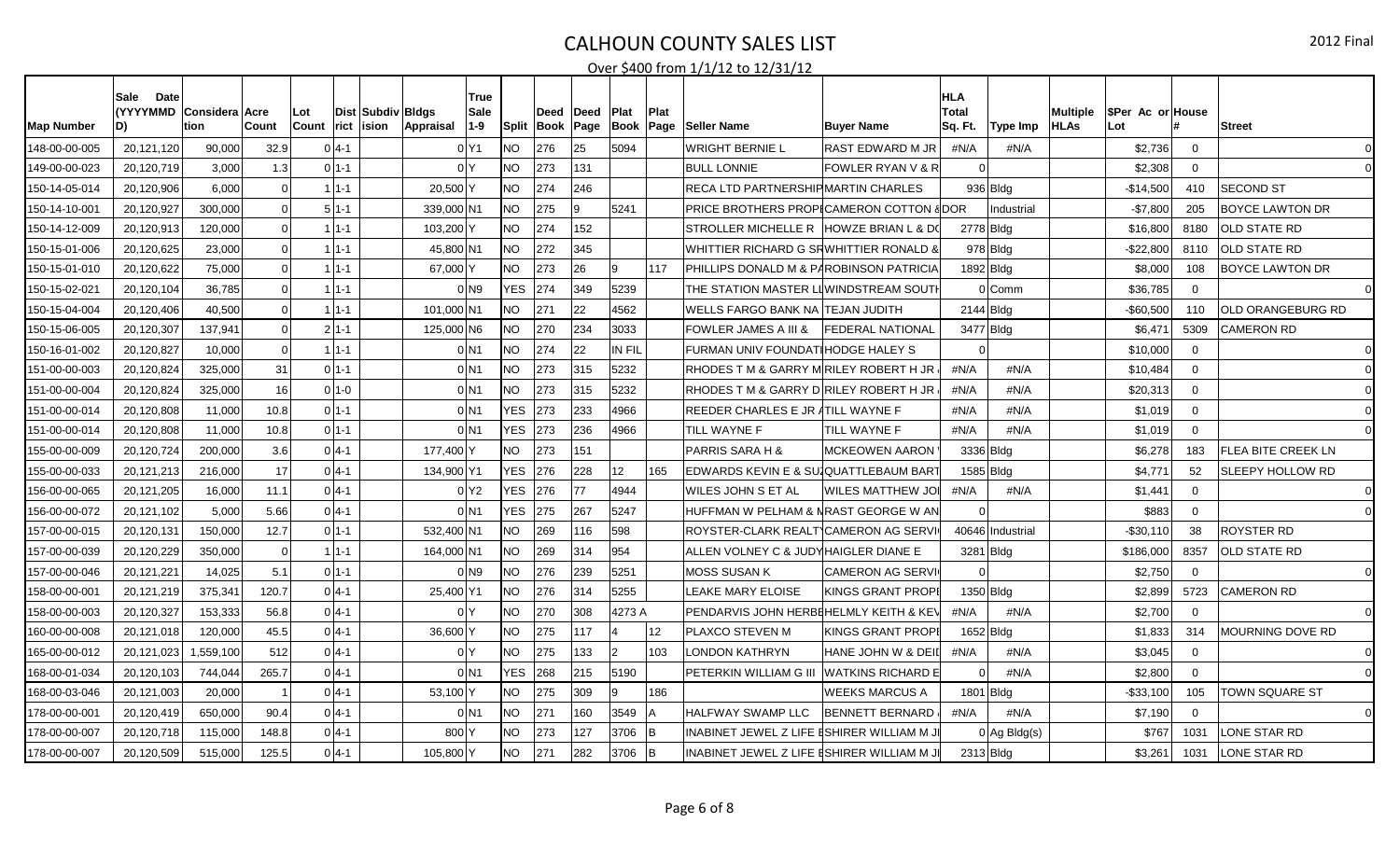| <b>Map Number</b> | <b>Date</b><br>Sale<br>(YYYYMMD Considera Acre<br>D) | tion      | ∣Count         | Lot<br><b>Count</b> | rict     | Dist Subdiv Bldgs<br>ision<br>Appraisal | True<br>Sale<br>$1 - 9$ | Split      | Deed<br> Book | ∣Deed<br>Page | Plat<br> Book | Plat<br>Page | <b>Seller Name</b>                              | <b>Buyer Name</b>           | <b>HLA</b><br><b>Total</b><br>Sq. Ft. | Type Imp    | Multiple<br><b>HLAs</b> | SPer Ac or House<br>Lot |             | <b>Street</b>             |
|-------------------|------------------------------------------------------|-----------|----------------|---------------------|----------|-----------------------------------------|-------------------------|------------|---------------|---------------|---------------|--------------|-------------------------------------------------|-----------------------------|---------------------------------------|-------------|-------------------------|-------------------------|-------------|---------------------------|
| 178-00-00-014     | 20,120,419                                           | 650,000   | 130            |                     | $0 4-1 $ |                                         | 134,600 N1              | NO.        | 271           | 160           | 3549          |              | HALFWAY SWAMP LLC                               | <b>BENNETT BERNARD</b>      |                                       | 1700 Bldg   |                         | \$3,965                 | 220         | <b>VICE RD</b>            |
| 178-00-00-022     | 20,120,718                                           | 115,000   |                |                     | $0 4-1 $ |                                         | $0$ <sub>N1</sub>       | <b>YES</b> | 273           | 127           | 5225          |              |                                                 | CHAVIS TERRY D & S          | 2313                                  |             |                         | \$23,000                | $\Omega$    |                           |
| 181-00-01-003     | 20,120,221                                           | 59,000    | 12             |                     | $0 4-1$  |                                         | 7,300 Y                 | <b>NO</b>  | 269           | 240           | 5198          |              | <b>DAVIS JOSHUA LEE</b>                         | <b>GRINDLE RICHARD V</b>    |                                       |             |                         | \$4,308                 | 1997        | <b>OLD NUMBER SIX HWY</b> |
| 183-00-00-033     | 20,121,128                                           | 7,500     | -9             |                     | $0 4-1 $ |                                         | $0$ <sub>N1</sub>       | YES.       | 276           | 67            | 5244          |              | PADGETT MICHAEL A                               | <b>GILMORE JAMES C</b>      | 1568 MH                               |             |                         | \$833                   | 102         | <b>OAK VIEW RD</b>        |
| 183-00-00-041     | 20,120,404                                           | 3,500     | 1.5            |                     | $0 4-1 $ |                                         | 0 N1                    | YES.       | 270           | 276           | 10            | 629          | <b>HALLMAN JAY</b>                              | <b>HUGGINS HERCULES</b>     |                                       |             |                         | \$2,333                 | $\Omega$    |                           |
| 183-00-00-043     | 20,120,514                                           | 2,500     | 1.1            |                     | $0 4-1 $ |                                         | 60,900 N6               | NO.        | 271           | 308           | 10            | 791          | BELL SHIRLEY W & GLORWALTER MORTGAGE            |                             |                                       | $1152$ Bldg |                         | $-$ \$53,09 $^{\circ}$  | 116         | OAK VIEW RD               |
| 183-00-00-043     | 20,121,126                                           | 2,500     | 1.1            |                     | $0 4-1 $ |                                         | 60,900 Y1               | <b>NO</b>  | 276           | 94            | 10            | 991          | WALTER MORTGAGE CO CHEESEBORO WESL              |                             |                                       | $1152$ Bldg |                         | -\$53,091               | 116         | OAK VIEW RD               |
| 185-00-00-009     | 20,120,425                                           | 11,250    | $\overline{2}$ |                     | $0 4-1 $ |                                         | 0 N1                    | <b>NO</b>  | 271           | 125           |               |              | <b>WILES JOHN S</b>                             | <b>FELKEL DOUGLAS C</b>     |                                       |             |                         | \$5,625                 | $\Omega$    |                           |
| 185-00-00-080     | 20,120,131                                           | 90,000    | 2.4            |                     | $0 4-1 $ |                                         | 30,800 N1               | <b>NO</b>  | 269           | 92            | 4416 A        |              | DANTZLER MAGGIE                                 | <b>HOUCK BATES R</b>        |                                       | Ag Bldg(s)  |                         | \$24,667                | 303         | <b>BROWNS CHAPEL</b>      |
| 185-00-00-081     | 20,120,131                                           | 90,000    |                |                     | $0 4-1 $ |                                         | 15,900 N1               | NO.        | 269           | 92            | 4416 A        |              | DANTZLER MARGARET GHOUCK BATES R                |                             |                                       | Ag Bldg(s)  |                         | \$74,100                | $\Omega$    |                           |
| 188-00-00-002     | 20,121,212                                           | 750,000   | 225.6          |                     | $0 4-1$  |                                         | 109,500 N1              | <b>YES</b> | 276           | 173           | 5153          |              | <b>BALL GEORGE A &amp; MARE SOUTHERN FARMLA</b> |                             |                                       | 1935 Bldg   | <b>YES</b>              | \$2,839                 | 318         | <b>HARVEST DR</b>         |
| 188-00-00-003     | 20,120,130                                           | 355,000   | 10.8           |                     | $0 4-1 $ | 293,000 Y                               |                         | <b>NO</b>  | 269           | 111           | 4790          |              | <b>STEVENSON CINDY</b>                          | SMITH STEPHEN H &           |                                       | 2988 Bldg   |                         | \$5,741                 | 320         | <b>HARVEST DR</b>         |
| 188-00-00-017     | 20,121,212                                           | 450,000   |                |                     | $0 4-1$  |                                         | 337,700 N9              | <b>YES</b> | 276           | 169           |               |              | <b>BALL MAREE J</b>                             | SOUTHERN FARMLAI            |                                       | 4567 Bldg   |                         | \$112,300               | $\Omega$    |                           |
| 188-00-00-021     | 20,121,212                                           | 750.000   |                |                     | $0 4-1 $ |                                         | 2,500 N9                | YES.       | 276           | 173           |               |              | BALL GEORGE A & MARE SOUTHERN FARMLAI           |                             | #N/A                                  | #N/A        |                         | \$186,875               | $\Omega$    |                           |
| 189-00-00-008     | 20,120,806                                           | 20,633    | 9.7            |                     | $0 4-1 $ |                                         | $0$ <sub>N1</sub>       | YES.       | 273           | 214           | 5229          |              |                                                 | <b>PALMETTO PEANUT</b>      |                                       |             |                         | \$2,127                 | $\mathbf 0$ |                           |
| 189-00-00-008     | 20,120,802                                           | 10,316    | 9.7            |                     | $0 4-1 $ |                                         | $0$ <sub>N1</sub>       | YES.       | 273           | 216           | 5229          |              |                                                 | <b>PALMETTO PEANUT</b>      |                                       |             |                         | \$1,064                 | $\Omega$    |                           |
| 189-00-00-008     | 20,120,730                                           | 10,316    | 9.7            |                     | $0 4-1 $ |                                         | 0 N1                    | <b>YES</b> | 273           | 218           | 5229          |              |                                                 | <b>PALMETTO PEANUT</b>      |                                       |             |                         | \$1,064                 | $\Omega$    |                           |
| 189-00-00-009     | 20,120,803                                           | 26,902    | 6.3            |                     | $0 4-1 $ |                                         | $0$ <sub>N1</sub>       | <b>YES</b> | 273           | 294           | 5229          |              |                                                 | <b>PALMETTO PEANUT</b>      | $\Omega$                              |             |                         | \$4,270                 | $\Omega$    |                           |
| 191-00-01-023     | 20,121,031                                           | 30.000    | 1.6            |                     | $0 4-1 $ |                                         | 400 N1                  | NO.        | 275           | 223           | 10            | 921          | EASTERLIN JENNY AKA J RAMOS JUAN                |                             | 1216 MH                               |             |                         | \$18,500                | 1395        | <b>MIDWAY RD</b>          |
| 191-00-02-007     | 20,121,023                                           | 35,000    | 7.4            |                     | $0 4-1 $ |                                         | 0 <sup>N</sup>          | NO.        | 275           | 136           | 19            | 511          | KNOWLES ELIZABETH H IFELLOWSHIP BAPTIS          |                             |                                       |             |                         | \$4,730                 | $\Omega$    |                           |
| 191-00-02-007     | 20,121,023                                           | 35,000    | 7.4            |                     | $0 4-1 $ |                                         | 0 <sup>Y</sup>          | <b>NO</b>  | 275           | 138           | ۱g            | 511          | FELLOWSHIP BAPTIST CIFELLOWSHIP BAPTIS          |                             |                                       |             |                         | \$4,730                 | $\Omega$    |                           |
| 192-00-00-060     | 20,120,917                                           | 190,000   | 2.2            |                     | $0 4-1 $ |                                         | 18,900 Y                | <b>NO</b>  | 274           | 251           | 5234          |              | CHAPMAN APRILE P & C ILAWRENCE CHARLE:          |                             |                                       | 1989 Comm   |                         | \$77,773                | 1414        | NATES STORE RD            |
| 194-00-00-027     | 20,120,725                                           | 30,000    | $\Omega$       |                     | $1 4-1 $ | PADD                                    | 0 <sup>1</sup>          | <b>NO</b>  | 273           | 160           | 3898 B        |              | KNAUER DENNIS W                                 | VARDSVEEN DONALI            |                                       |             |                         | \$30,000                | $\Omega$    | PADDLE CREEK DR           |
| 199-00-00-023     | 20,120,215                                           | 147.000   | 18.3           |                     | $0 4-1 $ |                                         | 0 <sup>1</sup>          | <b>NO</b>  | 269           | 221           | ١3            | 97           | MCALISTER VAN M ET ALISHIRER WILLIAM M J        |                             | #N/A                                  | #N/A        |                         | \$8,033                 | $\Omega$    | LONE STAR RD              |
| 199-00-00-025     | 20,120,215                                           | 147,000   | 34.9           |                     | $0 4-1 $ |                                         | $0$ <sub>N1</sub>       | <b>NO</b>  | 269           | 251           | 13            | 97           | MCALISTER VAN M ET ALISHIRER WILLIAM M 、        |                             | #N/A                                  | #N/A        |                         | \$4,212                 | $\Omega$    | LONE STAR RD              |
| 201-00-00-058     | 20,120,323                                           | 80,000    | 1.5            |                     | $0 4-1 $ |                                         | 87,900                  | YES        | 270           | 199           |               |              | BUCKMON ETHEL & PAUI WILLIAMS MARGARE           |                             |                                       | 1770 Bldg   |                         | $-$5,267$               | 392         | <b>FT MOTTE RD</b>        |
| 202-00-00-013     | 20,120,319                                           | 300,000   | 75             |                     | $0 4-1 $ |                                         | 0 N 1                   | <b>NO</b>  | 270           | 143           | 5199          |              |                                                 | <b>COLEMAN RANDY SC</b>     |                                       |             |                         | \$4,000                 | $\Omega$    |                           |
| 213-00-00-001     | 20,120,309                                           | 11,000    | 5.9            |                     | $0 4-1 $ |                                         | 0 <sup>Y</sup>          | <b>NO</b>  | 270           | 31            |               |              | BRAZELL JOHN CLAUDIO GATES MELVIN W             |                             | $\Omega$                              |             |                         | \$1,864                 | $\Omega$    |                           |
| 219-00-02-002     | 20,120,829                                           | 1,571,489 | 348.1          |                     | $0 4-1 $ |                                         | $0$ <sub>N1</sub>       | <b>NO</b>  | 274           | 31            | 4740          |              | LAKEWILDE PL INCTION ILAKEWILDE DEVELO          |                             |                                       |             |                         | \$4,514                 | $\Omega$    |                           |
| 219-00-02-026     | 20,120,41                                            | 10,000    | $\overline{0}$ |                     | l4-1     | <b>SNFM</b>                             | $0$ <sub>N1</sub>       | NO.        | 270           | 332           | 1655          |              | MEDLIN OLIVER E                                 | <b>BOONE WALTER H &amp;</b> |                                       | 924 MH      |                         | \$10,000                | 21          | <b>SANTEE LN</b>          |
| 219-00-02-054     | 20,120,829                                           | 1,571,489 | $\Omega$       |                     | l4-1     | <b>LKPL</b>                             | 0 Y1                    | <b>NO</b>  | 274           | 31            | 4740          |              | VARN ROB A DMD                                  | <b>LAKEWILDS ASSOC I</b>    |                                       |             |                         | \$1,571,489             | $\Omega$    |                           |